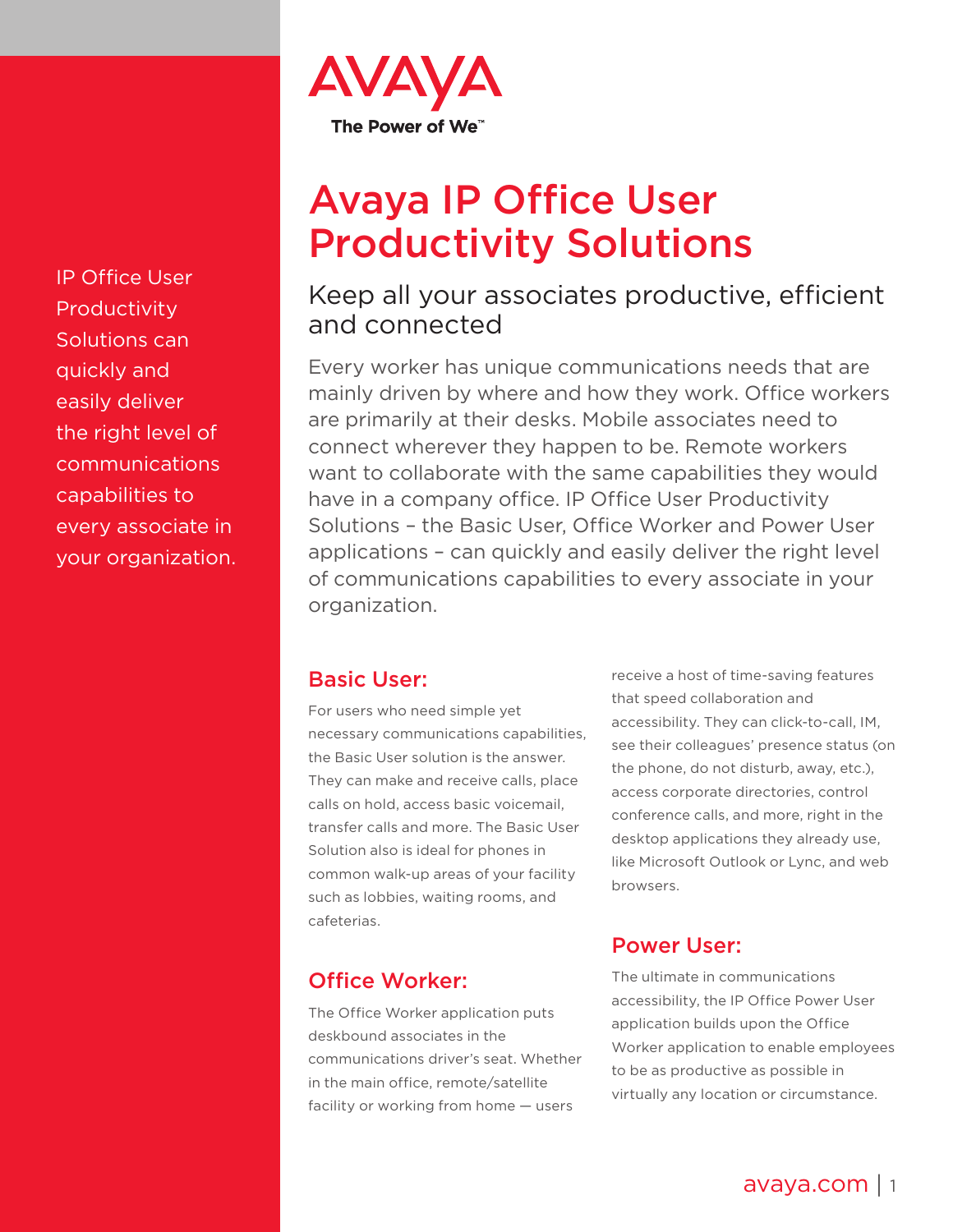# Taking Care of Business: IP Office Power User in Action

Being there when an important customer has a critical issue can make all the difference in the relationship.

When a key customer calls the dedicated vendor service manager, who may be on the road between clients, the IP Office Power User application enables the call to ring on both the service manager's office and mobile phone. Using the geo-location and presence features of Power User, the Service Manager locates the tech closest to the customer. With a quick IM session right from an Apple iPhone or Android smartphone to confirm availability, the service manager can quickly call the customer back to confirm the appointment for later that morning. That's how the Power User application helps keep communication and collaboration flowing without a hitch.

Power User — enables workers to be more responsive, provide better service, and improve customer loyalty. We call that the Power of We.™

Armed with a laptop, Apple iPad device, Apple iPhone or Android smartphone, users can make voice or video calls, conduct and control audio conferences, view colleagues' presence, instant message with contacts inside and outside the company, and much more. Want to empower your key associates with the tools to keep them working at maximum productivity and efficiency? The IP Office Power User application is the solution.

| <b>Functionality Matrix</b>                                | <b>Basic</b><br><b>User</b> | <b>Office</b><br>Worker | <b>Power</b><br><b>User</b> |
|------------------------------------------------------------|-----------------------------|-------------------------|-----------------------------|
| <b>Desk Phone Call Control</b>                             |                             |                         |                             |
| • Basics like Make/receive calls, hold, transfer           | Yes                         | Yes                     | Yes                         |
| • Enhanced features like Park/Page and<br>conference       | Yes                         | Yes                     | Yes                         |
| • Access telephony features via phone UI or DTMF           | Yes                         | Yes                     | Yes                         |
|                                                            |                             |                         |                             |
| Web-based Access for Office Collaboration <sup>1</sup>     |                             |                         |                             |
| • Click to make and receive calls                          | No                          | Yes                     | Yes                         |
| • Point and click call control                             | No                          | Yes                     | Yes                         |
| • Conference scheduling                                    | No                          | Yes                     | Yes                         |
| • Control audio conferences                                | <b>No</b>                   | Yes                     | Yes                         |
| • Federated Presence and IM                                | <b>No</b>                   | Yes                     | Yes                         |
| • Personal, System and Corporate directory access          | No                          | Yes                     | Yes                         |
| • Visual voicemail                                         | No                          | Yes                     | Yes                         |
|                                                            |                             |                         |                             |
| <b>Rich Collaboration for Remote Workers</b>               |                             |                         |                             |
| • Turn your home phone into your office phone <sup>1</sup> | No                          | <b>No</b>               | Yes                         |
| • Stay connected with your Apple iPad device <sup>2</sup>  | No                          | Yes                     | Yes                         |
| • Embedded point-to-point video collaboration <sup>2</sup> | <b>No</b>                   | Yes                     | Yes                         |
|                                                            |                             |                         |                             |
| Mobile Access for Office Collaboration <sup>3</sup>        |                             |                         |                             |
| • Make or receive calls via Cellular/Wi-Fi/3G/4G           | No                          | No                      | Yes                         |
| • IM, Presence, Conference Controls                        | No                          | Νo                      | Yes                         |
| • Location aware using GPS                                 | <b>No</b>                   | No                      | Yes                         |
|                                                            |                             |                         |                             |
| Integrate with the applications you already<br>have.       |                             |                         |                             |
| • Microsoft Lync                                           | No                          | Yes                     | Yes                         |
| • Microsoft Outlook                                        | No                          | Yes                     | Yes                         |
| · Salesforce.com                                           | No                          | Yes                     | Yes                         |
| • Google Talk (IM & Presence)                              | No                          | Yes                     | Yes                         |
|                                                            |                             |                         |                             |
| <b>Voicemail Integration</b>                               |                             |                         |                             |
| • Standard Voicemail box                                   | Yes                         | Yes                     | Yes                         |
| • Store messages within Microsoft Exchange                 | No                          | Yes                     | Yes                         |
| • View voicemail and email in a single inbox               | No                          | Yes                     | Yes                         |

'Avaya one-X® Portal.

<sup>2</sup> Avaya Communicator.

3Avaya one-X Mobile Preferred.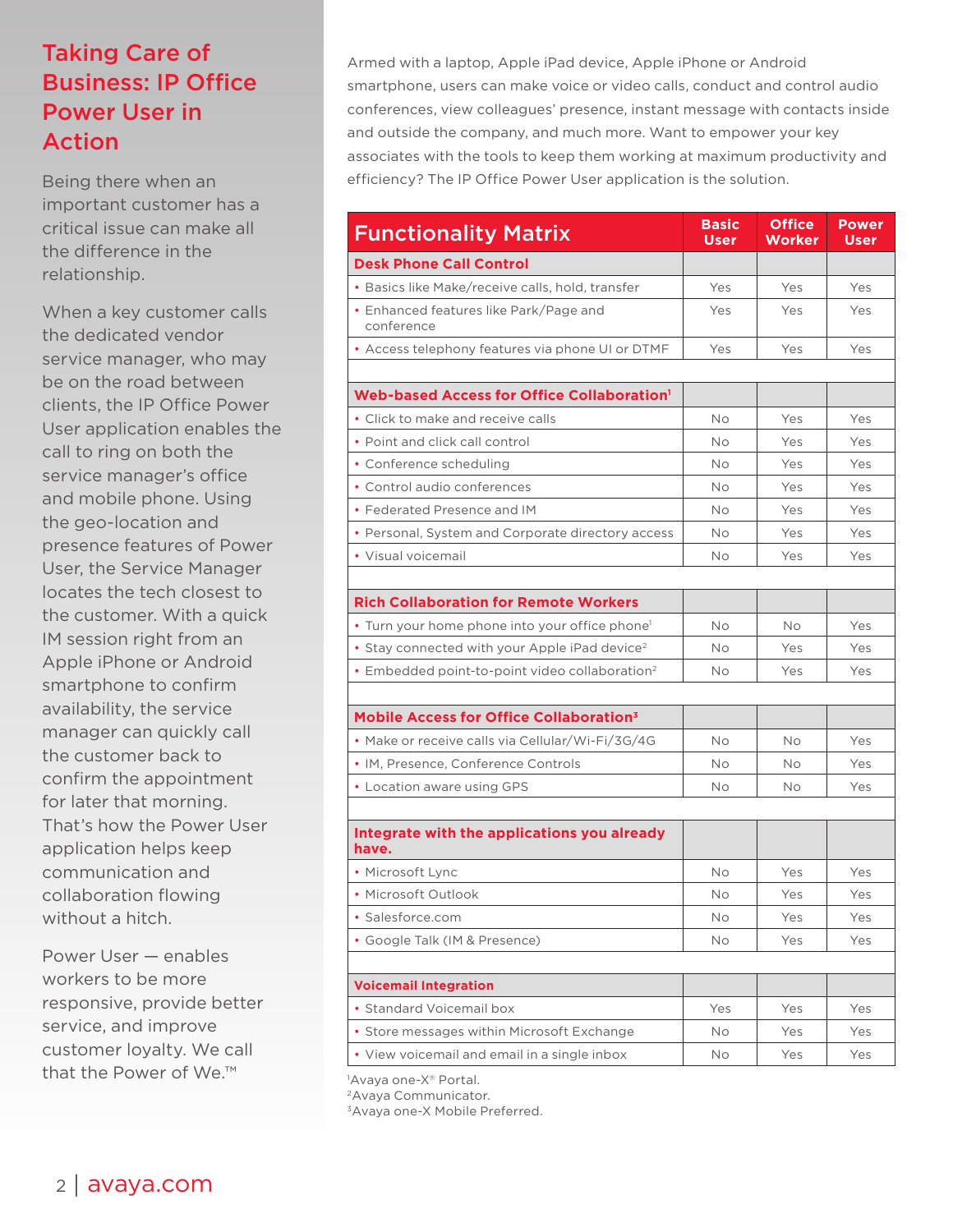| <b>System Requirements</b>                             | IP Office Preferred Edition, IP Office Server Edition, or<br><b>IP Office Select</b>                                                                                |  |  |
|--------------------------------------------------------|---------------------------------------------------------------------------------------------------------------------------------------------------------------------|--|--|
|                                                        | • ISDN-PRI, T1, E1, or SIP trunks                                                                                                                                   |  |  |
|                                                        | • Voice Compression Module (VCM) Channels when<br>using IP wireless, Avaya Communicator                                                                             |  |  |
|                                                        | • Microsoft Exchange when using Email Reading and<br>Reply                                                                                                          |  |  |
| Avaya one-X <sup>®</sup> Portal<br><b>Requirements</b> | <b>IP Office Server Edition and IP Office Select:</b><br>• Included in primary server                                                                               |  |  |
|                                                        | • External server can be used for additional capacity                                                                                                               |  |  |
|                                                        | <b>IP Office Preferred Edition</b>                                                                                                                                  |  |  |
|                                                        | • Included in Unified Communications Module                                                                                                                         |  |  |
|                                                        | • External server can be used for additional capacity                                                                                                               |  |  |
|                                                        |                                                                                                                                                                     |  |  |
|                                                        | End-user browser requirements:<br>• Internet Explorer 7 and above, Firefox 16 and above,                                                                            |  |  |
|                                                        | Safari 5.0 and above                                                                                                                                                |  |  |
| <b>Avaya one-X Mobile</b>                              | • Apple iOS 5 and above                                                                                                                                             |  |  |
| <b>Preferred</b>                                       | • Android 4 and above                                                                                                                                               |  |  |
| <b>Integrations</b>                                    | <b>Microsoft Lync:</b>                                                                                                                                              |  |  |
|                                                        | Microsoft Windows 7 or 8.x running Microsoft Lync 2010<br>or 2013 clients                                                                                           |  |  |
|                                                        | <b>Microsoft Outlook:</b>                                                                                                                                           |  |  |
|                                                        | Microsoft Windows 7 or 8.x running Microsoft Outlook<br>versions 2003, 2007 and 2010                                                                                |  |  |
|                                                        | Salesforce.com:                                                                                                                                                     |  |  |
|                                                        | Microsoft Windows 7 or 8.x running running Internet<br>Explorer 8.0 and above or Firefox 16 and above                                                               |  |  |
| <b>Voicemail Integration</b>                           | <b>IP Office Server Edition and IP Office Select:</b>                                                                                                               |  |  |
|                                                        | • Included in primary server                                                                                                                                        |  |  |
|                                                        | • External server can be used for additional capacity                                                                                                               |  |  |
|                                                        | <b>IP Office Preferred Edition</b>                                                                                                                                  |  |  |
|                                                        | • Included in Unified Communications Module                                                                                                                         |  |  |
|                                                        | • External server can be used for additional capacity                                                                                                               |  |  |
| <b>Avaya Communicator</b>                              | • PC running Microsoft Windows 7 or 8.x                                                                                                                             |  |  |
|                                                        | Or                                                                                                                                                                  |  |  |
|                                                        | • Apple iPad device running Apple iOS 6.1 or higher                                                                                                                 |  |  |
|                                                        | · Broadband Internet connection                                                                                                                                     |  |  |
|                                                        | • Headset                                                                                                                                                           |  |  |
|                                                        | Always refer to the latest Avaya IP Office Technical Tip or Technical Bulletin for any<br>updated information with regard to Operating Systems, Service Packs or PC |  |  |

Want to empower your key associates with the tools to keep them working at maximum productivity and efficiency? The IP Office Power User application is the solution.

hardware